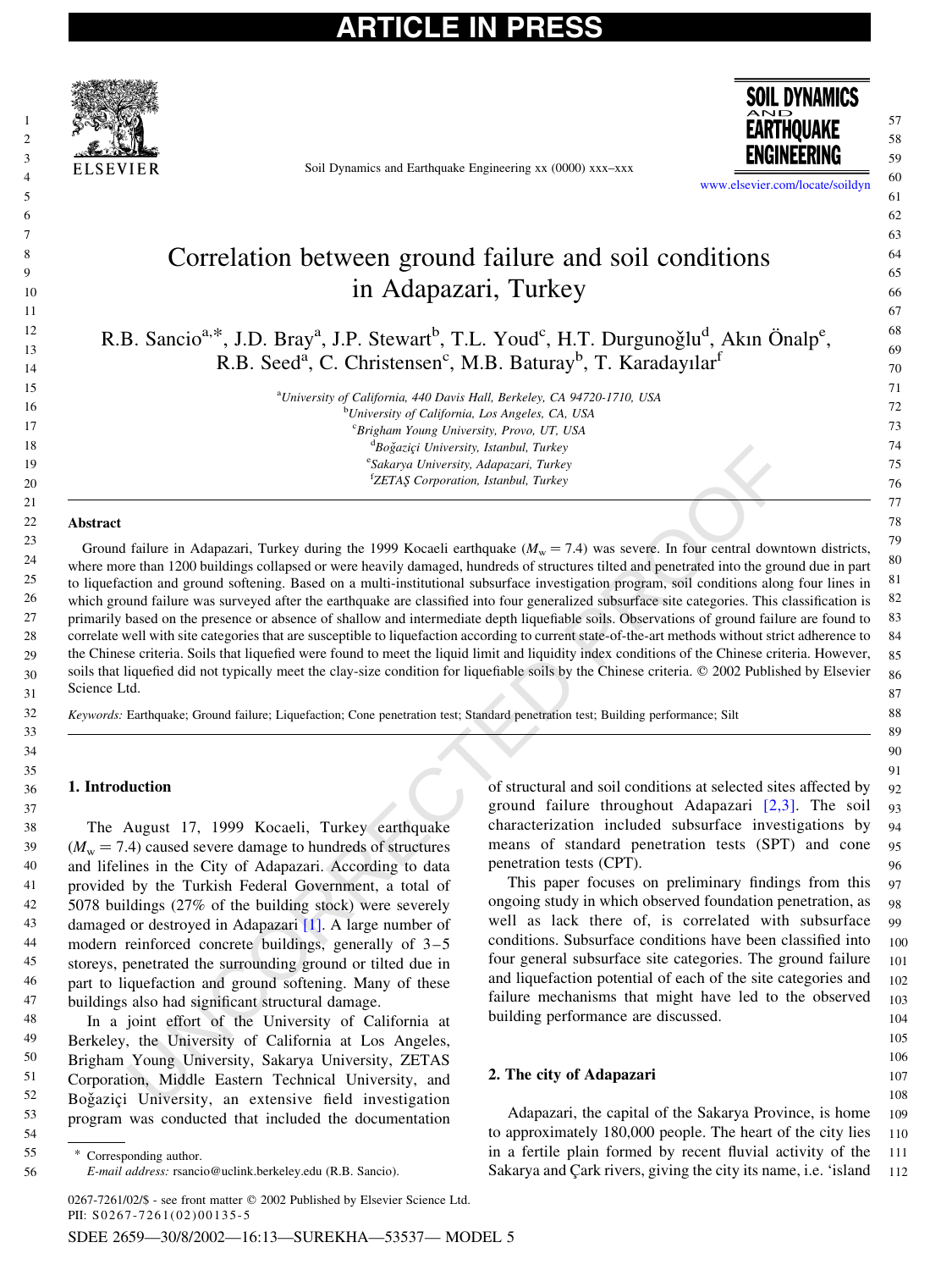131 132

135

# ARTICLE IN PRESS

<span id="page-1-0"></span>2 R.B. Sancio et al. / Soil Dynamics and Earthquake Engineering xx (0000) xxx–xxx

market'. The city is densely developed in most areas, primarily with 3–5 storey reinforced concrete frame buildings and older  $1-2$  storey timber/brick buildings. Reinforced concrete construction is primarily non-ductile, with shallow, reinforced concrete stiff mat foundations located at depths of typically 1.5 m due to shallow groundwater. 113 114 115 116 117 118 119

Most of the city is located over deep alluvial sediments. A deep boring recently performed in Yenigun District by the Federal Dam Agency (D.S.I.) did not reach bedrock at a depth of 200 m. The shallow soils  $(< 10 \text{ m})$  are recent deposits laid down by the Sakarya and Cark rivers, which frequently flooded the area until flood control dams were built recently. Sands accumulated along bends of the meandering rivers, and the rivers flooded periodically leaving behind predominantly non-plastic silts, silty sands, and clays throughout the city. Clay-rich sediments were deposited in lowland areas where floodwaters ponded [\[4\].](#page-9-0) 120 121 122 123 124 125 126 127 128 129 130

#### 3. Overview of damage from the 1999 Kocaeli earthquake 133 134

ed in towarda areas where holdwaters pointed in (<br>
or construction was failing consistent along the compare in the 1999 Kocardi<br>
variations in damage intensity are statistical<br>
some localities with severe ground failing<br> Buildings in Adapazari were strongly shaken by the Kocaeli earthquake. The Sakarya station recorded a peak horizontal (east–west) ground acceleration (PGA), velocity, and displacement of 0.41g, 81 cm/s, and 220 cm, respectively. The Sakarya station is located in southwestern Adapazari at a distance of 3.3 km from the fault rupture. It is situated on the floor of a small one-storey building (with no basement) and is underlain by a shallow deposit of stiff soil overlying bedrock (average  $V_s \sim 470$  m/s in upper 30 m of the soil and rock profile [5]. Downtown Adapazari is located at a distance of about 7 km from the fault rupture, and due to softer ground conditions, amplification of longperiod components of the ground motion would be expected. Main shock ground motions recorded at similar site-source distances suggest that the PGA in Adapazari was on the order of 0.3–0.4g. 136 137 138 139 140 141 142 143 144 145 146 147 148 149 150 151

Rapid damage surveys were performed along four lines across the city [1]. A total of 719 structures were mapped in Adapazari, which is about 4% of the building stock. The structural damage mapping was performed according to the system described by Coburn and Spence [6], where each building is assigned a structural damage index ranging from D0 (no observed damage) to D5 (complete collapse of the building or a storey within the building). Information on observed vertical building displacement or penetration relative to the adjacent ground, tilt, lateral movement, and eruption of sand boils was compiled by post-earthquake investigators, using the ground failure index described in Table 1. GF0 corresponds to no observable ground failure and GF3 to significant building penetration of more than 25 cm or  $3^\circ$  tilt [\[1\].](#page-8-0) 152 153 154 155 156 157 158 159 160 161 162 163 164 165 166

Detailed surveys along several lines allowed general trends to be established regarding the relationship between 167 168

| Index           | Description          | Interpretation                       |
|-----------------|----------------------|--------------------------------------|
| GF <sub>0</sub> | No observable ground | No vertical movement,                |
|                 | failure              | tilt, lateral movement,              |
|                 |                      | or boils                             |
| GF1             | Minor ground         | Vertical movements, $\Delta$         |
|                 | failure              | $<$ 10 cm; tilt of                   |
|                 |                      | $>$ three-storey buildings           |
|                 |                      | $\leq$ 1°; no lateral movements      |
| GF2             | Moderate ground      | $10 < \Delta < 25$ cm:               |
|                 | failure              | tilts of $1-3^\circ$ ; small lateral |
|                 |                      | movements $(< 10 cm)$                |
| GF3             | Significant ground   | $\Delta$ > 25 cm; tilts of > 3°;     |
|                 | failure              | lateral movements $> 25$ cm          |

184 185

ground failure and building damage. The density and height of construction was fairly consistent along the lines, so that variations in damage intensity are statistically meaningful. Some localities with severe ground failure also had significant structural damage, while others had only moderate structural damage. However, there were no broad areas with ground failure and only light structural damage. The compiled data indicate that the severity of structural damage generally increases with the level of ground failure [1]. Sand boils were observed within some of the ground failure zones, but were not widespread, and were absent from many areas. 186 187 188 189 190 191 192 193 194 195 196 197

A map of four central districts located in the downtown area of Adapazari is reproduced in Fig. 1. Also shown on the map are survey lines 1–4, along which building damage indices were recorded about 2 weeks after the August 17, 1999 Kocaeli earthquake. Subsurface soil conditions along these survey lines were developed through the analysis and interpretation of the 59 CPTs and 15 exploratory borings with closely spaced SPT performed along these lines for this study [3]. 198 199 200 201 202 203 204 205 206

According to the damage statistics compiled by the Turkish Federal Government [1], the four districts mapped in Fig. 1 are among those most heavily damaged (see Table 2). A total of 1249 buildings either collapsed or were heavily damaged, accounting for 33% of the building stock. However, within these districts, areas of low structural damage and ground failure were also observed [\[1\]](#page-8-0). 207 208 209 210 211  $212$ 213

A total of 196 buildings were surveyed along the four lines shown in Fig. 1. Of these 196 structures, 134 (68%) are  $3-5$  storey buildings, 43 (22%) are  $1-2$  storey buildings and the remaining 19 (10%) are six storey buildings. A total of 48 buildings, or 25% of the total, were reported to have structural damage indices of either D4 (partial collapse) or D5 (collapse). Of the 48 buildings that suffered partial or total collapse, 34 structures (71%) are  $3-5$  storey buildings, 11 (23%) are  $1-2$  storey buildings, and the remaining 3 (6%) are six storey buildings. Hence, there is no apparent influence of the number of storeys 214 215 216 217 218 219 220 221 222  $223$ 224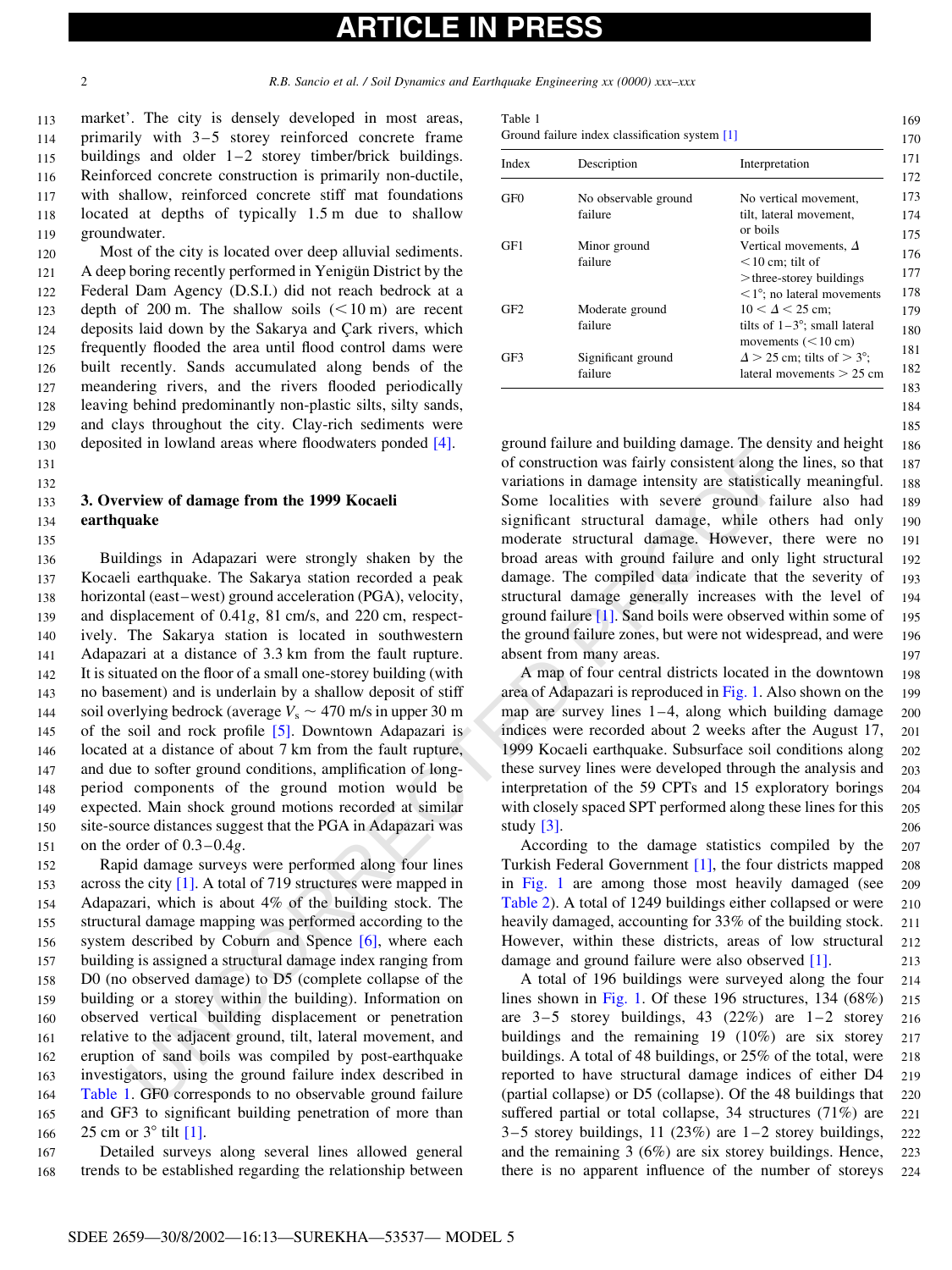### ICLE IN

R.B. Sancio et al. / Soil Dynamics and Earthquake Engineering xx (0000) xxx–xxx 3

<span id="page-2-0"></span>

(or building height) on the rate of collapse of the buildings surveyed in Adapazari. 

Conversely, of the 48 buildings that suffered moderate to significant ground failure (GF2 and GF3; see Table 1), 37 structures (77%) are  $3-5$  storey buildings, 3 (6%) are  $1-2$ storey buildings, and the remaining 8 (17%) are six storey buildings. Hence, relative to the number of buildings of various storeys, the buildings with 3–6 storeys exhibited a higher incident of ground failure than the  $1-2$  storey buildings. Moreover, post-earthquake investigators noted that ground failure was less prevalent in the open fields away from buildings [1]. Thus, observations of ground failure appear to be more prevalent for taller buildings, suggesting that building height or weight contributed to the severity of ground failure in Adapazari. 

Table 2 

Damage statistics in central districts of Adapazari (source: Turkish Federal Government [1]) 

| District   | Collapse/heavy<br>damage<br>(%) | Medium<br>damage<br>$(\%)$ | Light<br>damage<br>$(\%)$ | No of<br>damage<br>(%) | Total<br>buildings |
|------------|---------------------------------|----------------------------|---------------------------|------------------------|--------------------|
| Cumhuriyet | 22                              | 13                         | 26                        | 39                     | 837                |
| Semerciler | 33                              | 9                          | 23                        | 35                     | 1855               |
| Orta       | 35                              | 29                         | 27                        | 9                      | 774                |
| Tiğcılar   | 54                              | 17                         | 12                        | 17                     | 348                |

#### 4. Soil characterization in Adapazari

During the Summer of 2000, 135 CPT soundings were installed (of which 19 were seismic CPTs) and 46 soil borings with closely spaced SPT were drilled in Adapazari to investigate the subsurface conditions at sites where ground failure was or was not observed. Details of this site investigation program, including downloadable CPT profiles and borehole logs, are available at the Pacific Earthquake Engineering Research Center (PEER) web site: http://peer.berkeley.edu/turkey/adapazari [\[3\]](#page-8-0). The procedures outlined by ASTM standards D5778-95, D1586 and D6066-98 were carefully followed to ensure the quality of the data. Additionally, the energy delivered by the driving system during the SPT was measured to obtain accurate values of  $N_{60}$ . More detail regarding the equipment and procedures used in this study are reported by Bray et al. [\[2\]](#page-8-0). 

After carefully reviewing the soil profiles obtained from analysis and interpretation of the CPT data and soil index test data from SPT samples, four general subsurface site categories were developed as shown in [Fig. 2](#page-3-0). These soil profile types are described as follows. 

Soil Type 1. This site category is characterized by the presence of brown to reddish brown, loose non-plastic silt and sandy silt in the upper 4 m of the soil column. The thickness of this stratum across the area explored ranges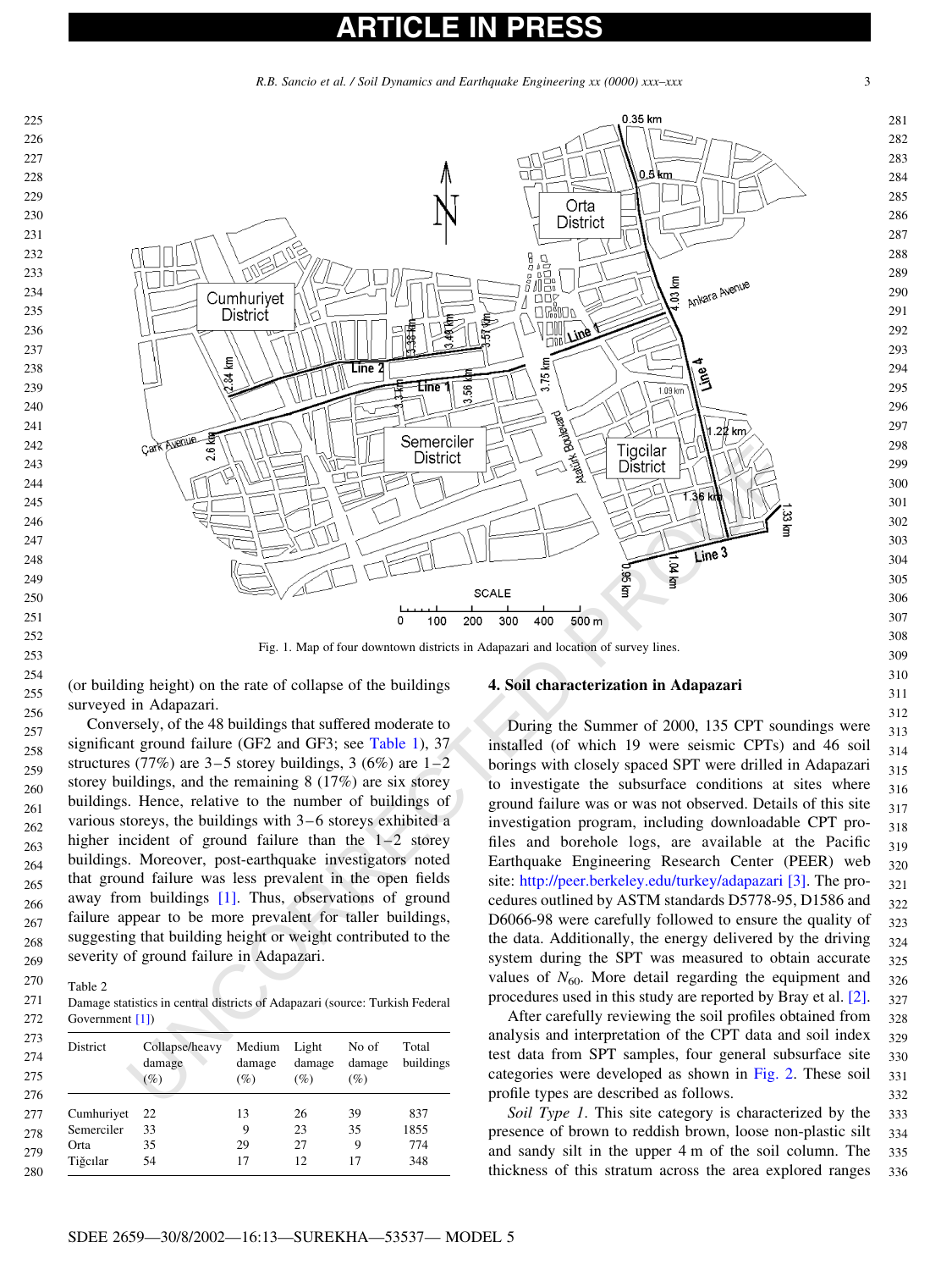4 R.B. Sancio et al. / Soil Dynamics and Earthquake Engineering xx (0000) xxx–xxx

<span id="page-3-0"></span>

than 0.92.1. The lines Concil of Cy the solution of the solution of the system of the system of the system of the percentage of silt to a depth of approximately 14 m S60 km and 0.65 km and 0.67 km percentage of the percen from 25 to 35% and its natural water content is generally greater than 0.9LL. The fines content (FC) of the soil samples recovered in this stratum ranges from 52 to 97%, and is generally greater than 75%. The percentage of particles smaller than  $5 \mu m$  ranges from 10 to 35%, and is normally between 20 and 30%. The corrected penetration resistance of this stratum,  $(N_1)_{60}$ , ranges from 3 to 15 (blows/30 cm), and is generally between 7 and 10. Organic matter within this material at a depth of 4 m was dated to be approximately 1000 years old, indicating that the upper brown silty materials are recent flood plain deposits that have a high susceptibility to liquefaction [7]. 352 353 354 355 356 357 358 359 360 361 362 363 364

Interspersed strata of low plasticity clays and medium dense to dense silt to sandy silt underlie the upper brown silt. The color of these lower strata transitions from brown to gray at approximately 5 m. At depths greater than about 9 m the soils consist of interbedded clays, silts and sands. 365 366 367 368 369

Soil Type 2. This site category is similar to Soil Type 1, however, this category differs from Type 1 in that the soil directly beneath the brown loose silt is replaced by dense  $(q_{c1N} > 160 \text{ and } (N_1)_{60} > 30)$ , gray sand to a depth of approximately 9 m. Samples from this sand layer generally contained less than 5% fines and also contained less than 5% gravel. However, at a few locations retrieved samples had fine gravel contents as high as 27%. The mean grain size  $(D_{50})$  of this stratum ranges from 0.4 to 1.7 mm. 370 371 372 373 374 375 376 377 378

Soil Type 3. The soil between approximately 1.5 and 4 m depth in this type profile is brown highly plastic silty clay underlain by interspersed lenses and layers of low to highly plastic silty clay and clayey silt. These plastic sediments continue to depths of approximately 7 m. The soil's color transitions from brown to gray at approximately 5 m. The values of LL range from 29 to 65%, but most are greater than 35%. Some of these soils have natural water contents that are close to or in excess of the LL. The thickness of each silt layer is generally less than 25 cm, but some were as thick as 50 cm. The combined thickness of these strata range from 1 to 3 m. The penetration resistances of the silts and clay-silt mixtures are low  $(q_c < 2 \text{ MPa}, q_{c1N} < 15 \text{ and }$  $(N_1)_{60}$  < 10). From approximately 7 m to a depth of 8–9 m 379 380 381 382 383 384 385 386 387 388 389 390 391 392

the soil is generally gray medium dense  $(40 < q_{c1N} < 90,$  $12 < (N_1)_{60} < 22$ ) sandy silt to silty sand interbedded with seams of silty clay. These lower non-plastic silts overlie dense  $(q_{c1N} > 160$  and  $(N_1)_{60} > 30)$  gray sand to sand with silt to a depth of approximately 14 m. Soil samples from this layer contained between 5 and 25% fines.  $D_{50}$  from these samples ranged between 0.1 and 0.6 mm, but was predominantly between 0.2 and 0.3 mm. At greater depths the soils consist of interbedded clays, silts and sands. 409 410 411 412 413 414 415 416

Soil Type 4. This site category is similar to Soil Type 2, but differs in that the shallow loose brown silt characteristic of Type 2 is replaced by 1.5–4 m of medium to high plasticity silty clay. Thin layers and lenses (thickness  $< 0.5$  m) of low plasticity clayey silt may lie within the upper 4–5 m of the soil column. 417 418 419  $420$ 421  $422$ 

#### 5. Liquefaction evaluation

Ground shaking in Adapazari was sufficiently intense to induce free-field cyclic stress ratios (CSR) between 0.3 and 0.4 within the upper 5 m of the soil profiles. Over this depth, SPT and CPT-based cyclic resistance ratio (CRR) curves are fairly straight and nearly vertical  $[8]$ . Hence, any uncertainty in estimating the CSR or demand from the 1999 earthquake does not significantly affect the liquefaction triggering assessment, because the evaluation at this level of CSR is not very sensitive to reasonable variations in calculated CSR [2]. 427 428 429 430 431 432 433 434 435 436

Most of the soils in Adapazari contain significant amounts of fines (i.e.  $>35\%$  passing the #200 sieve). The liquefaction-triggering database of the widely used correlations by Seed et al.  $[9]$  is dominated by cases for clean sands and silty sands with less than 35% fines. Only 13 cases with more than 35% fines were available when this CRR line was developed in the mid-1980s. 437 438 439 440 441 442 443

The liquefaction susceptibility of the Adapazari soils was initially evaluated using criteria recommended by Youd et al. [\[8\]](#page-9-0). Accordingly, a soil may be susceptible to liquefaction if the CPT-based soil behavior index type,  $I_c$ , [\[10\]](#page-9-0) is  $\leq$  2.6, or if the Chinese criteria is met. The Chinese 444 445 446 447 448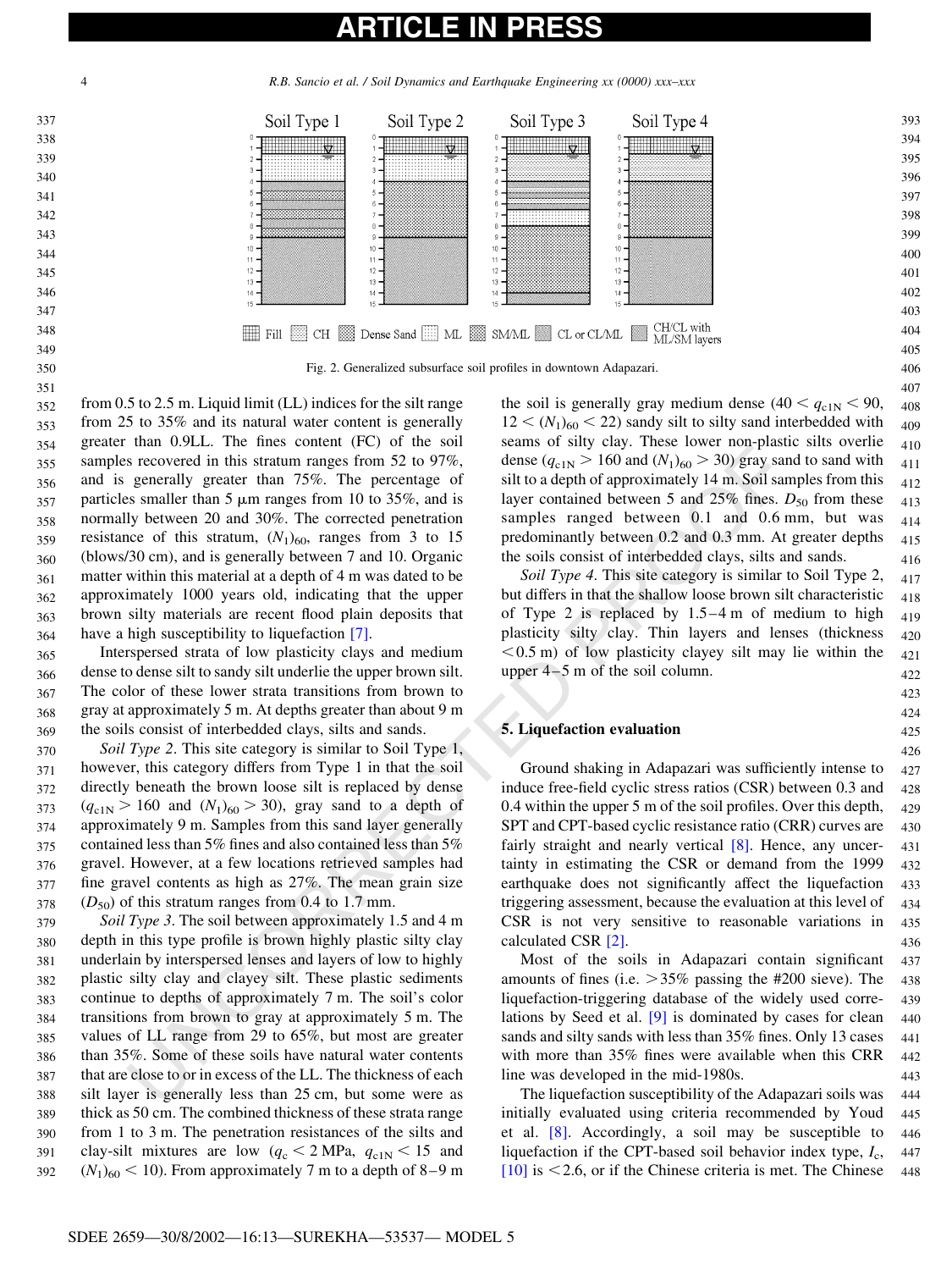## ICLE IN

<span id="page-4-0"></span>criteria, as originally defined by Seed and Idriss [\[11\]](#page-9-0) and restated in the state-of-the-art liquefaction triggering recommendations of [Ref. \[8\]](#page-9-0), specify that liquefaction can only occur if all three of the following conditions are met: (1) Percent of soil particles less than  $5 \mu m$  diameter is less than 15%, (2) the LL is less than 35%, and (3) water content  $(w_n)$  is greater than 0.9LL. 

Fig. 3(a)–(d) show the values of  $I_c$  for representative CPT profiles of subsurface site category types 1–4, respectively, as well as the range of depth for which  $I_c$  < 2.6. In Fig. 3(a) (Soil Type 1 profile), three zones were identified that predominantly have  $I_c$  values below 2.6; these are from 1.8 to 3.2 m (Zone A), from 5.0 to 9.1 m (Zone B), and from 11.6 to 14.3 m (Zone C). Samples recovered in the vicinity of this CPT show that the soil in Zone A is brown, low plasticity silt. Although the characteristics of the samples comply with the LL and  $w<sub>n</sub>/LL$  criteria of the Chinese criteria (i.e.  $LL < 35\%$  and  $LL > 0.9LL$ ), this soil 

would not be considered liquefiable if the criteria are strictly applied as recommended in [Ref. \[8\]](#page-9-0), because the amount of particles smaller than  $5 \mu m$  is generally greater than  $15\%$ . 

For this study, the clay-size condition of the Chinese criteria will not be considered to preclude a soil from being susceptible to liquefaction, and an abbreviated Chinese criteria based solely on the LL and liquidity index conditions will be employed.  $\boxed{2}$  found that the use of these two conditions to identify soils susceptible to liquefaction was consistent with field observations, and that the use of the  $\leq$  5  $\mu$ m condition of the Chinese criteria erroneously classified liquefiable soils as non-liquefiable. This is shown in [Fig. 4,](#page-5-0) which shows soil index properties at Site C, a location where two buildings settled and slid more than 25 cm and sand ejecta was observed (i.e. ground failure index 3). Although the shallow soils that liquefied had LLs generally below 35 and high liquidity indexes, the soils contained more than  $15\%$  finer than  $5 \mu m$ . 



Fig. 3. Representative soil behavior index (I<sub>c</sub>) values for (a) Soil Type 1 profile, (b) Soil Type 2 profile, (c) Soil Type 3 profile, and (d) Soil Type 4 profile.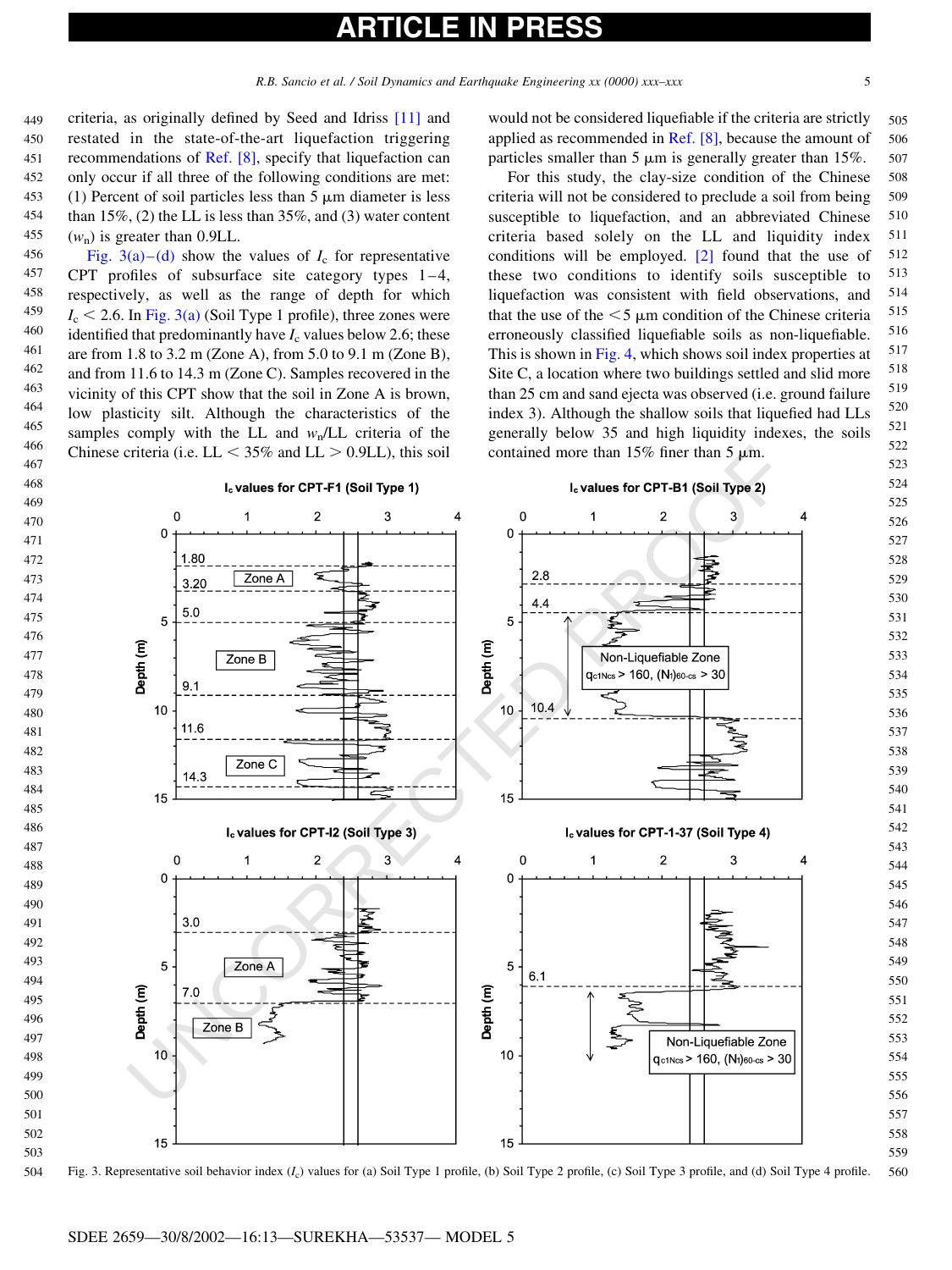<span id="page-5-0"></span>R.B. Sancio et al. / Soil Dynamics and Earthquake Engineering xx (0000) xxx–xxx



Fig. 4. Soil characteristics based on soil index tests of samples retrieved at Site C in the range of 1.0 and 5.0 m (from data presented in [Refs. \[2,3\]](#page-8-0).

As mentioned in Section 4, the stratum identified as Zone A has low penetration resistance, hence exhibits low CRR and can liquefy in the free-field at the PGA values that are estimated to have occurred in Adapazari (0.3–0.4g ).

5<br>
4. Soil external is no solicity that is no solicity that see that the range of 1.0 and 5.0 n (from data presented<br>
and some control on solicity of the stratum identified as Zone<br>
1978. This stratum of gray poorly grade The soil strata in Zone B with  $I_c < 2.6$  is silty sand to low plasticity silt. Silt samples retrieved from this range of depth have  $LL = 28-31\%$ , water content near the LL, and clay content (%  $<$  5  $\mu$ m) close to or smaller than 15%. The penetration resistance of this material is highly variable, hence some of these layers may have liquefied in the freefield during the earthquake perhaps contributing together with the upper silt to ground failure. Finally, the deep sands found in Zone C have high penetration resistance  $(q<sub>c1N</sub> > 160$  and  $(N<sub>1</sub>)<sub>60</sub> > 30)$  and are too dense to liquefy. The soil between 2.8 and 4.4 m ( $I_c < 2.6$ ) in Fig. 3(b) (Soil Type 2 profile) has similar index properties and 

penetration resistance as the soil in Zone A of a Type 1 profile. Samples of potentially liquefiable brown silt from this layer generally met the LL and  $w<sub>n</sub>/LL$  conditions of the Chinese criteria as mentioned above, whereas the amount of particles  $<$  5  $\mu$ m is mostly greater than 15%. This analysis indicates that the sand strata between 4.4 and 10.4 m is susceptible to liquefaction as  $I_c$  is less than 2.6. However, given the high penetration resistance of the soil, this layer should not have liquefied during the earthquake. 

The stratified silts and clays between 3 and 7 m, Zone A in [Fig. 3\(c\)](#page-4-0) (Soil Type 3 profile), are the only sediment in the upper part of this subsurface profile that is susceptible to liquefaction ( $I_c < 2.6$ ). Additionally, this section of the soil column has a penetration resistance for which the CRR is smaller than the expected CSR that was imposed by the earthquake. Some soil samples within this stratum have LL  $<$  35% and  $w_n/L$   $>$  0.9. Although the amount of particles smaller the  $5 \mu m$  is consistently greater than 

15%, this soil may have liquefied during the earthquake. The stratum of gray poorly graded sand, Zone B in [Fig. 3\(c\)](#page-4-0), has high penetration resistance characterized by  $q_{c1N} > 160$ and  $(N_1)_{60} > 30$  and is too dense to liquefy. 

With the exception of thin silt lenses at approximately 2.5 and 5 m, the  $I_c$  value for the soil profile shown in [Fig.](#page-4-0) 3(d) (Soil Type 4 profile) is greater than 2.6 which indicates a sediment that is too clayey-rich to liquefy. Soil borings near CPTs at similar sites indicate that the upper soils were of too high plasticity to have liquefied. However, weak clayey soils not prone to liquefaction could still be susceptible to significant strength loss upon cyclic loading, so ground failure at these sites cannot be absolutely precluded. 

### 6. Correlation between ground failure and subsurface soil conditions

The distribution of ground failure index [\(Table 1](#page-1-0)) along the portions of the survey lines  $1-4$  shown in [Fig. 1](#page-2-0) is shown in Fig.  $5(a) - (d)$ , respectively. As can be seen, ground failure was predominantly observed where the subsurface soil conditions are Soil Types 1, 2, and 3. Where Soil Type 4 soil conditions exist, ground failure was minor or absent. A slash (/) indicates transition between soil types. 

Ground failure appears to be most prevalent where Soil Type 1 and 2 conditions exist, i.e. between approximately 3.75 and 4.2 km along Line 1 and 0.4 and 1.1 km along Line 4. The presence of the shallow, loose reddish brown, low plasticity silt in Soil Type 1 and 2 profiles is believed to have a significant influence on the observed ground failure. The absence of ground failure in some of the areas where the soil conditions are Type 1 may be attributed to variations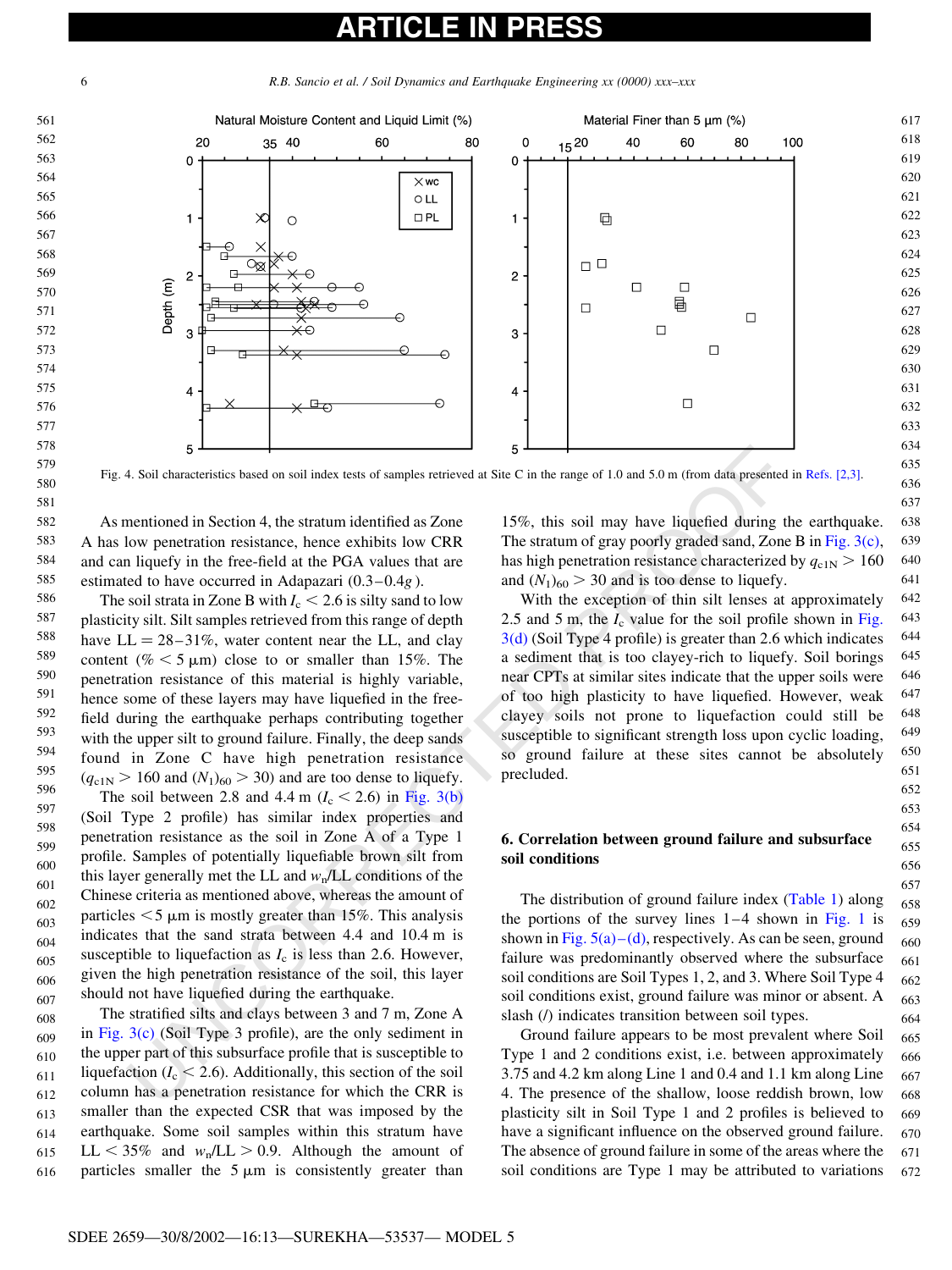## ICLE IN

R.B. Sancio et al. / Soil Dynamics and Earthquake Engineering xx (0000) xxx-xxx 7

<span id="page-6-0"></span>found in the thickness and plasticity index of the silt layer. As previously mentioned, the LL of this material was found to vary from 25 to 35% and the thickness from approximately 0.5 to 2.5 m. Greater damage may have occurred in areas where the silt exhibits lower plasticity and greater thickness. A second contributing factor may be the variability of thickness and penetration resistance of the lower silts and sands between 5 and 9 m. 

The relatively few buildings with reported ground failure observed along the section of Line 3 shown in [Fig. 1](#page-2-0) (see Fig.  $5(c)$ ) is due to the high number of buildings with high index of structural damage (total collapse). Foundation 

performance could not be assessed from fully collapsed buildings [\[1\].](#page-8-0) Along this portion of Line 3, 11 buildings of a total of 24 surveyed, suffered structural damage classified as either D4 (partial collapse) or D5 (collapse), which represents 46% of the surveyed building stock. 

The distribution of ground failure index presented in Fig. 5 has also been classified according to the number of storeys of the building surveyed. In general, it can be noted that the severity of ground failure appears to be most strongly influenced by the type of soil profile over which the structure is founded. At sites where soils susceptible to liquefaction were present (e.g. predominantly Soil Type 1 



Fig. 5. (a) Ground failure index and soil profile type distribution along Line 1; (b) ground failure index and soil profile type distribution along Line 2; (c) ground failure index and soil profile type distribution along Line 3; (d) ground failure index and soil profile type distribution along Line 4.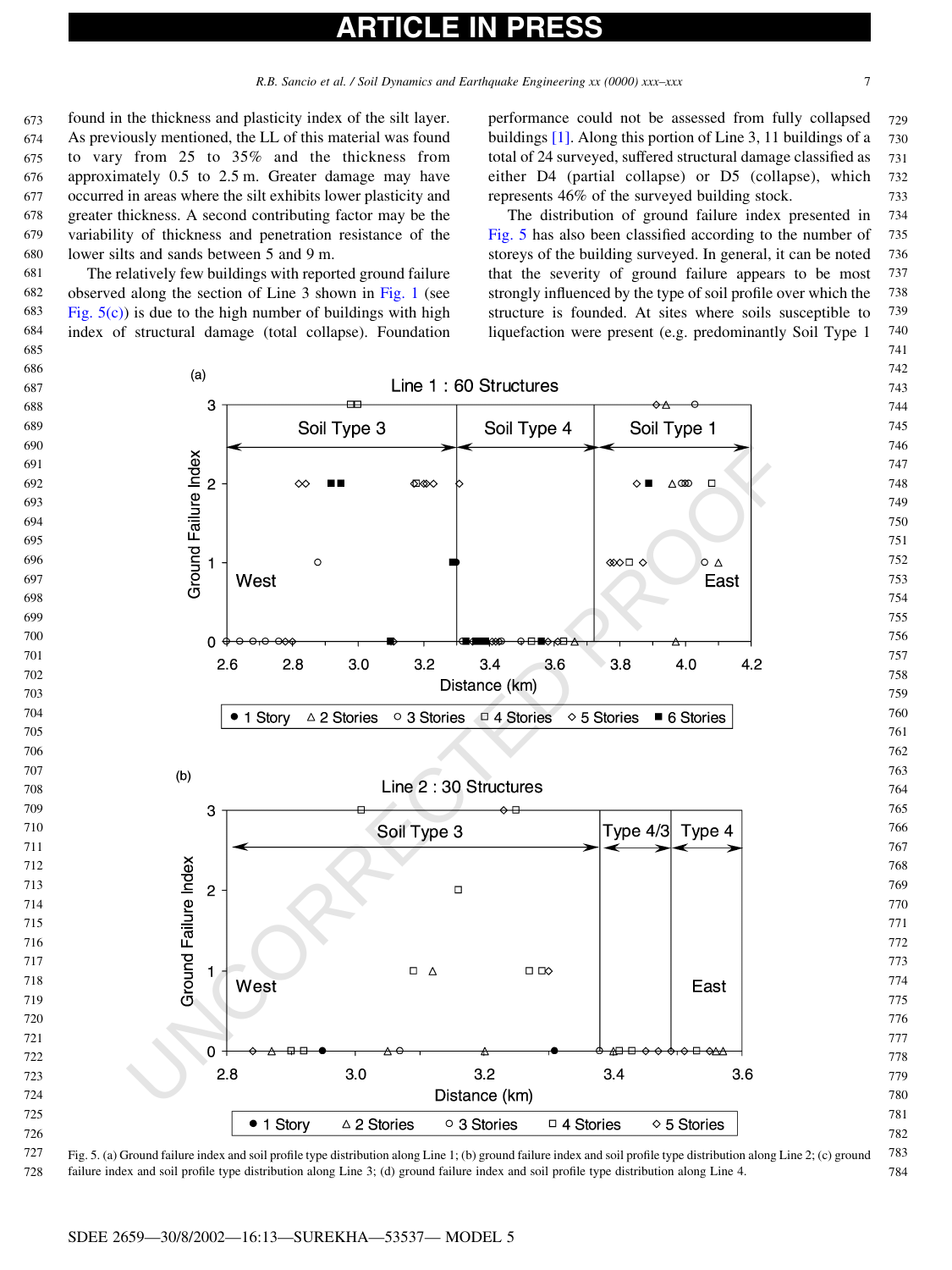



found to contribute to the severity of ground failure. This issue will be studied and addressed in more detail in the following paragraphs. 

As described earlier, the reported ground failure index is principally a function of measured relative vertical displacement and tilt of the building. The average measured relative vertical displacement is shown in [Fig. 6](#page-8-0) as a function of building width and number of storeys (which, in turn, is related to contact pressure) for buildings founded on soil profiles that classify as Type 1 and 2. Buildings that 

empirical studies have found that earthquake induced vertical displacements of foundations on granular soils are related to, among other factors, the width of the foundation and the foundation contact pressure  $[12-14]$ . This relationship has also been studied with model tests  $[12,15]$ , which found vertical foundation movement to be inversely proportional to foundation width. 

As can be noted in Fig.  $6(a)$ , most of the structures' foundation width is in the range of 5–20 m. Within this range, most structures experienced vertical displacement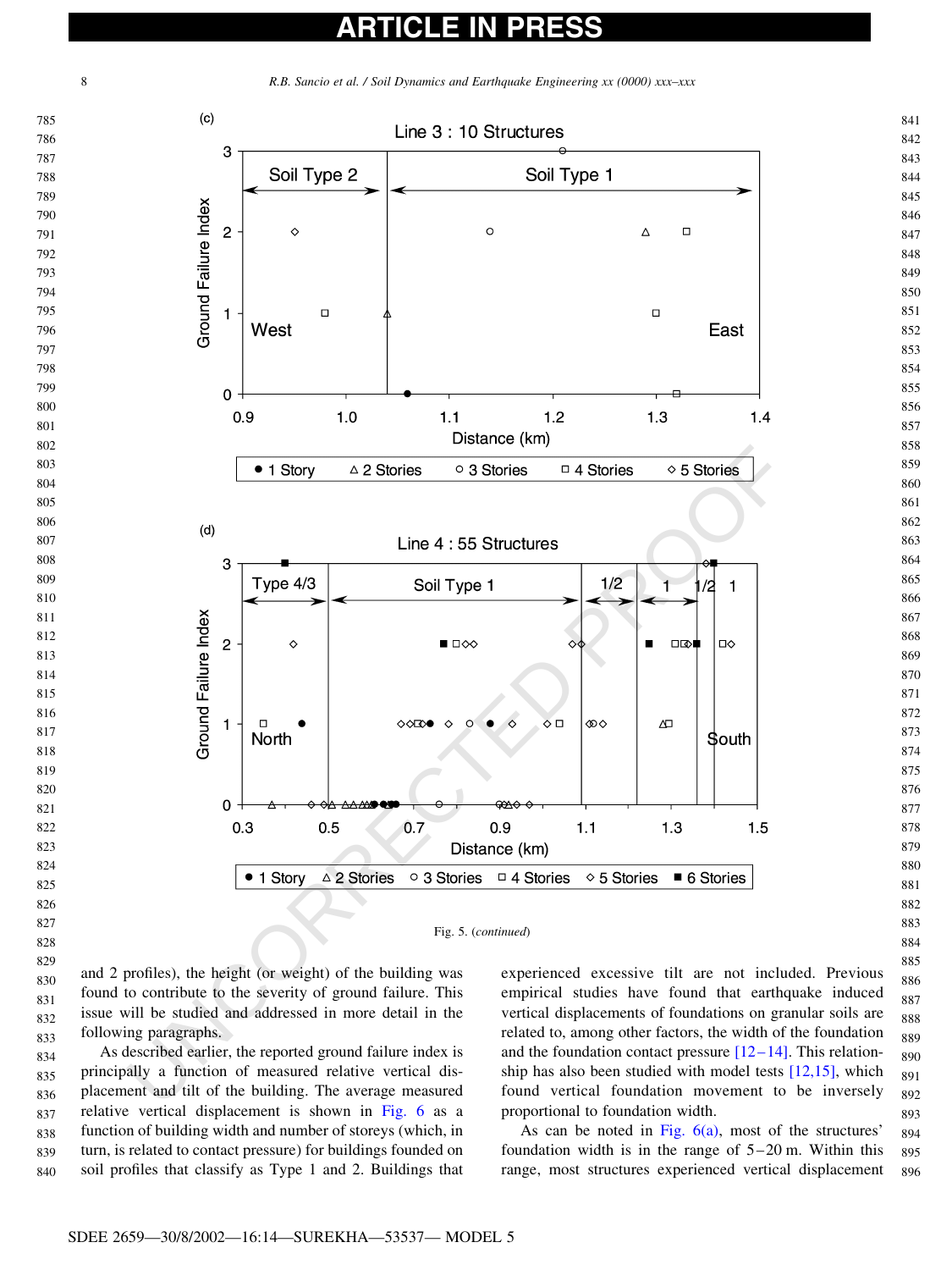R.B. Sancio et al. / Soil Dynamics and Earthquake Engineering xx (0000) xxx-xxx 9

<span id="page-8-0"></span>

Fig. 6. Relationship between observed vertical building movement relative to the adjacent ground and (a) building width, and (b) number of storeys of the structure. 912 913

between 0 and 30 cm, and a relationship between these two factors is not apparent. However, the amount of vertical displacement of the building relative to the surrounding ground is found to be dependent on the building's number of storeys as shown in Fig.  $6(b)$ . There is a trend for buildings with more storeys (or analogously, greater contact pressure) to undergo more relative vertical displacement than shorter buildings. Regardless of the width of the foundation, on average, the taller, heavier buildings experienced greater vertical movement than the smaller, lighter buildings. 914 915 916 917 918 919 920 921 922 923

### 7. Conclusions

In an are parameteristic to the surround of the method of the method of an opporent. However, the amount of vertical structure interaction may have contributed to the four-<br>form and several structure interaction may have Local variations in the characteristics of alluvial sediments in Adapazari appear to have played an integral role in the occurrence and non-occurrence of ground failure and associated building damage. The degree of ground failure observed along four lines that traverse four downtown districts appears to be principally controlled by soil condition, with ground failure occurring in zones that are susceptible to liquefaction based on conventional criteria, with the exception of using an abbreviated Chinese criteria that does not include the percent clay criterion. It is not the percent 'clay-size' particles that is important; rather it is the percentage of clay minerals present in the soil. In this case, a significant amount of the clay-size soil particles are non-clay minerals such as quartz and feldspar, and therefore, liquefaction criteria based on percent clay-size, such as the Chinese criteria, were found to be unreliable. Ground failure was largely absent from areas having soils that are too clay-rich to be considered liquefiable. 928 929 930 931 932 933 934 935 936 937 938 939 940 941 942  $943$ 944 945 946

Our preliminary interpretation of the field data suggests that the type and width of structures do not significantly influence the degree of ground failure. However, the localization of observed settlements around buildings, the relative infrequency of observations of liquefaction in open fields, and the higher rate of severe ground failure for taller 947 948 949 950 951 952

buildings suggests that ground strains associated with soil– structure interaction may have contributed to the triggering and severity of ground failure. Ongoing studies are evaluating soil–structure interaction effects, and the role building response had on ground failure.

#### Acknowledgments

Financial support was provided by the National Science Foundation under Grants CMS-9987829 and CMS-0085130, by the California Department of Transportation, California Energy Commission, and Pacific Gas and Electric Company through the PEER's Lifelines Program under Award 3A01, and by the David and Lucile Packard Foundation. Professor O. Cetin of the Middle Eastern Technical University and Dr C. Emrem of ZETAS participated in the documentation of ground failure and subsurface conditions in Turkey. In-kind support was provided by ZETAS Corporation through the CPT and drilling effort and by Sakarya University through the laboratory-testing program. Other support, such as housing was provided at numerous times by our Turkish colleagues, and this and all support received is greatly appreciated. 979 980 981 982 983 984 985 986 987 988 **989** 990 991 992 993

### References

- [1] Bray JD, Stewart JP, Baturay MB, Durgunoglu T, Onalp A, Sancio RB, Ural D. Damage patterns and foundation performance in Adapazari. Chapter 8 of the Kocaeli. Turkey Earthquake of August 17, 1999. Reconnaissance report in Earthquake Spectra Suppl A, vol. 16; EERI 2000. p. 163–89. 998 **999** 1000 1001
- [2] Bray JD, Sancio RB, Durgunoglu HT, Onalp A, Seed RB, Stewart JP, Youd TL, Baturay MB, Cetin KO, Christensen C, Karadayilar T, Emrem C. Ground failure in Adapazari, Turkey. Lessons learned from recent strong earthquakes. XV International Conference on Soil Mechanics and Geotechnical Engineering; 2001. p. 19–28. 1002 1003 1004 1005
- [3] Bray JD, Sancio RB, Youd LF, Christensen C, Cetin O, Onalp A, Durgunoglu T, Stewart JPC, Seed RB, Baturay MB, Karadayilar T, Emrem C. Documenting incidents of ground failure resulting from the 1006 1007 1008